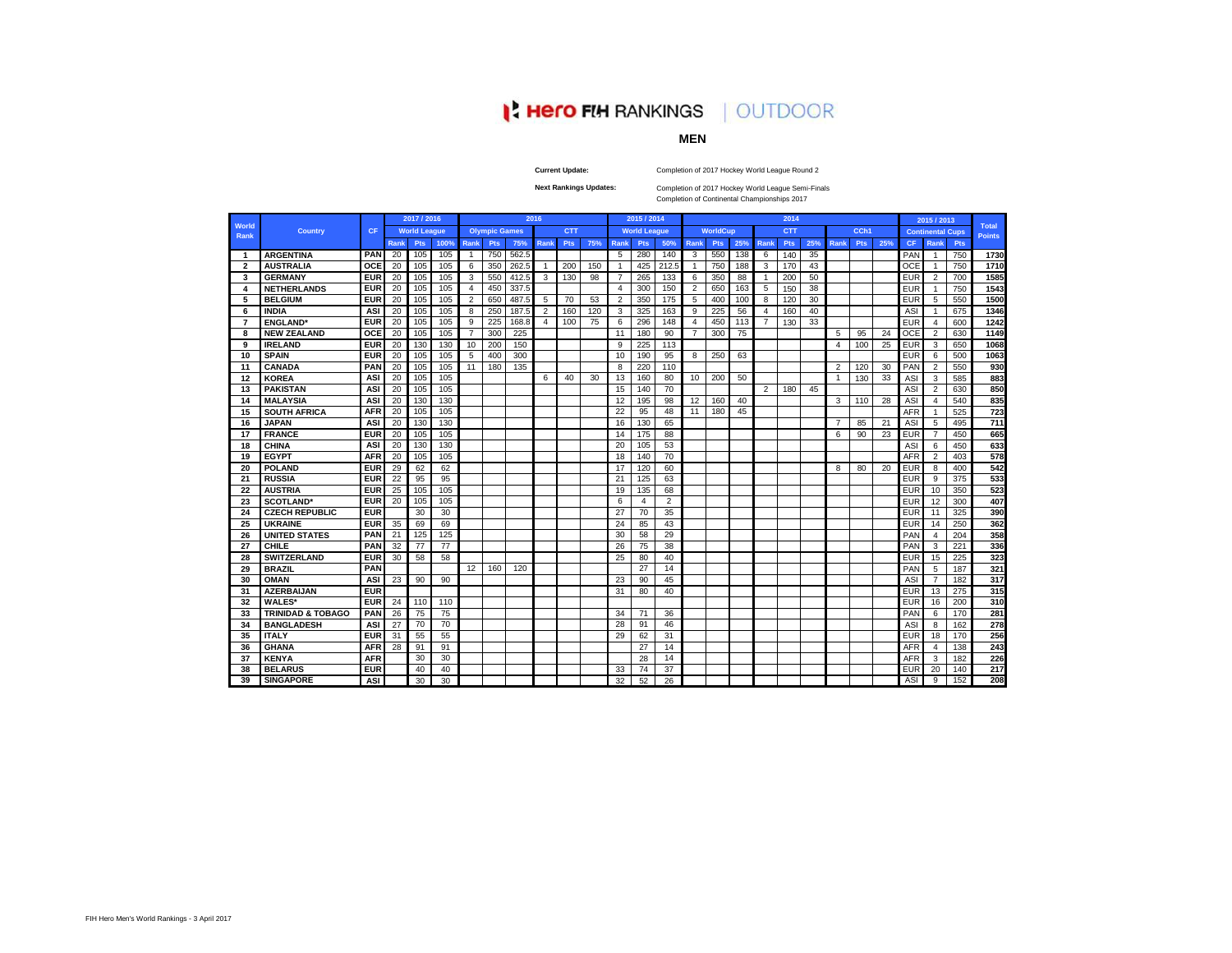| 40 | <b>SRI LANKA</b>          | ASI I      | 33 | 49 | 49 |  |  |  |    | 25 | 13 |  |  |  |  | ASI        | 10             | 142 | 203 |
|----|---------------------------|------------|----|----|----|--|--|--|----|----|----|--|--|--|--|------------|----------------|-----|-----|
| 41 | <b>MEXICO</b>             | PAN        |    | 25 | 25 |  |  |  | 35 | 44 | 22 |  |  |  |  | PAN        |                | 153 | 200 |
| 42 | <b>CROATIA</b>            | <b>EUR</b> |    |    |    |  |  |  |    | 27 | 14 |  |  |  |  | <b>EUR</b> | 17             | 185 | 199 |
| 43 | <b>PORTUGAL</b>           | <b>EUR</b> |    | 25 | 25 |  |  |  |    | 22 | 11 |  |  |  |  | <b>EUR</b> | 19             | 155 | 191 |
| 44 | <b>FIJI</b>               | OCE        | 36 | 67 | 67 |  |  |  |    | 20 | 10 |  |  |  |  | OCE        | 3              | 104 | 181 |
| 45 | <b>URUGUAY</b>            | PAN        |    | 35 | 35 |  |  |  |    |    |    |  |  |  |  | PAN        | 9              | 128 | 163 |
| 46 | <b>HONG KONG CHINA</b>    | ASI        |    | 30 | 30 |  |  |  |    | 20 | 10 |  |  |  |  | ASI        | 12             | 122 | 162 |
| 47 | <b>TURKEY</b>             | <b>EUR</b> |    | 25 | 25 |  |  |  |    | 20 | 10 |  |  |  |  | <b>EUR</b> | 21             | 125 | 160 |
| 48 | VENEZUELA                 | PAN        |    | 40 | 40 |  |  |  |    |    |    |  |  |  |  | PAN        | 10             | 119 | 159 |
| 49 | <b>CUBA</b>               | PAN        |    |    |    |  |  |  |    |    |    |  |  |  |  | PAN        | 8              | 136 | 136 |
| 50 | <b>CHINESE TAIPEI</b>     | <b>ASI</b> |    |    |    |  |  |  |    |    |    |  |  |  |  | ASI        | 11             | 132 | 132 |
| 51 | <b>BARBADOS</b>           | PAN        | 34 | 46 | 46 |  |  |  |    | 23 | 12 |  |  |  |  | PAN        | 11             | 72  | 130 |
| 52 | <b>SLOVAKIA</b>           | <b>EUR</b> |    | 20 | 20 |  |  |  |    | 25 | 13 |  |  |  |  | <b>EUR</b> | 23             | 95  | 128 |
| 53 | <b>IRAN</b>               | <b>ASI</b> |    |    |    |  |  |  |    | 28 | 14 |  |  |  |  | <b>ASI</b> | 13             | 111 | 125 |
| 54 | QATAR                     | ASI        |    | 20 | 20 |  |  |  |    |    |    |  |  |  |  | ASI        | 14             | 101 | 121 |
| 55 | <b>NIGERIA</b>            | <b>AFR</b> |    | 25 | 25 |  |  |  |    |    |    |  |  |  |  | <b>AFR</b> | 5              | 94  | 119 |
| 56 | <b>SWEDEN</b>             | <b>EUR</b> |    |    |    |  |  |  |    |    |    |  |  |  |  | <b>EUR</b> | 22             | 110 | 110 |
| 57 | <b>CYPRUS</b>             | <b>EUR</b> |    | 23 | 23 |  |  |  |    |    |    |  |  |  |  | EUR        | 24             | 80  | 103 |
| 58 | LITHUANIA                 | <b>EUR</b> |    | 22 | 22 |  |  |  |    | 20 | 10 |  |  |  |  | <b>EUR</b> | 26             | 70  | 102 |
| 59 | <b>THAILAND</b>           | <b>ASI</b> |    | 35 | 35 |  |  |  |    | 20 | 10 |  |  |  |  | ASI        | 16             | 45  | 90  |
| 60 | <b>PARAGUAY</b>           | PAN        |    | 28 | 28 |  |  |  |    |    |    |  |  |  |  | PAN        | 13             | 61  | 89  |
| 61 | <b>PAPUA NEW GUINEA</b>   | OCE        |    | 24 | 24 |  |  |  |    | 25 | 13 |  |  |  |  | OCE        | 5              | 44  | 80  |
| 62 | <b>GUATEMALA</b>          | PAN        |    | 20 | 20 |  |  |  |    | 20 | 10 |  |  |  |  | PAN        | 15             | 50  | 80  |
| 63 | <b>DOMINICAN REPUBLIC</b> | PAN        |    |    |    |  |  |  |    | 26 | 13 |  |  |  |  | PAN        | 12             | 67  | 80  |
| 64 | <b>DENMARK</b>            | <b>EUR</b> |    |    |    |  |  |  |    |    |    |  |  |  |  | EUR        | 25             | 75  | 75  |
| 65 | <b>JAMAICA</b>            | PAN        |    |    |    |  |  |  |    | 28 | 14 |  |  |  |  | PAN        | 14             | 56  | 70  |
| 66 | <b>KAZAKHSTAN</b>         | ASI        |    | 25 | 25 |  |  |  |    |    |    |  |  |  |  | ASI        | 17             | 42  | 67  |
| 67 | <b>MALTA</b>              | <b>EUR</b> |    |    |    |  |  |  |    |    |    |  |  |  |  | <b>EUR</b> | 27             | 65  | 65  |
| 68 | <b>HUNGARY</b>            | <b>EUR</b> |    |    |    |  |  |  |    |    |    |  |  |  |  | <b>EUR</b> | 28             | 60  | 60  |
| 68 | <b>ZIMBABWE</b>           | <b>AFR</b> |    |    |    |  |  |  |    |    |    |  |  |  |  | AFR        | 6              | 60  | 60  |
| 70 | <b>SAMOA</b>              | OCE        |    |    |    |  |  |  |    | 20 | 10 |  |  |  |  | <b>OCE</b> | $\overline{4}$ | 48  | 58  |
| 71 | <b>NAMIBIA</b>            | <b>AFR</b> |    | 20 | 20 |  |  |  |    |    |    |  |  |  |  | <b>AFR</b> | $\overline{7}$ | 36  | 56  |
| 72 | PERU                      | PAN        |    | 27 | 27 |  |  |  |    |    |    |  |  |  |  | PAN        | 16             | 29  | 56  |
| 73 | <b>GIBRALTAR</b>          | <b>EUR</b> |    |    |    |  |  |  |    |    |    |  |  |  |  | <b>EUR</b> | 29             | 55  | 55  |
| 74 | <b>UZBEKISTAN</b>         | <b>ASI</b> |    |    |    |  |  |  |    |    |    |  |  |  |  | ASI        | 15             | 51  | 51  |
| 75 | <b>FINLAND</b>            | <b>EUR</b> |    |    |    |  |  |  |    |    |    |  |  |  |  | <b>EUR</b> | 30             | 50  | 50  |
| 76 | <b>BULGARIA</b>           | <b>EUR</b> |    |    |    |  |  |  |    | 30 | 15 |  |  |  |  | <b>EUR</b> | 33             | 35  | 50  |
| 77 | <b>NORWAY</b>             | <b>EUR</b> |    |    |    |  |  |  |    |    |    |  |  |  |  | <b>EUR</b> | 31             | 45  | 45  |
| 78 | <b>TANZANIA</b>           | <b>AFR</b> |    |    |    |  |  |  |    | 20 | 10 |  |  |  |  | <b>AFR</b> | 8              | 32  | 42  |
| 79 | <b>GREECE</b>             | <b>EUR</b> |    |    |    |  |  |  |    |    |    |  |  |  |  | <b>EUR</b> | 32             | 40  | 40  |
| 80 | <b>BOTSWANA</b>           | <b>AFR</b> |    |    |    |  |  |  |    |    |    |  |  |  |  | <b>AFR</b> | 9              | 30  | 30  |
| 81 | VANUATU                   | OCE        |    | 28 | 28 |  |  |  |    |    |    |  |  |  |  | OCE        |                |     | 28  |
| 82 | <b>BRUNEI</b>             | ASI        |    | 25 | 25 |  |  |  |    |    |    |  |  |  |  | ASI        |                |     | 25  |
| 83 | <b>SOLOMON ISLANDS</b>    | OCE        |    | 23 | 23 |  |  |  |    |    |    |  |  |  |  | <b>OCE</b> |                |     | 23  |
| 84 | <b>TONGA</b>              | OCE        |    | 21 | 21 |  |  |  |    |    |    |  |  |  |  | OCE        |                |     | 21  |
| 85 | <b>ECUADOR</b>            | PAN        |    | 20 | 20 |  |  |  |    |    |    |  |  |  |  | PAN        |                |     | 20  |
| 85 | <b>MYANMAR</b>            | ASI        |    | 20 | 20 |  |  |  |    |    |    |  |  |  |  | ASI        |                |     | 20  |
| 85 | <b>VIETNAM</b>            | <b>ASI</b> |    | 20 | 20 |  |  |  |    |    |    |  |  |  |  | ASI        |                |     | 20  |

Notes Where teams have the same total of WR points, ranking is determined by the highest placement at the most recent FIH or continental event

From 2014 teams which win a World League Qualifying Tournament receive a bonus of 25 points

\* Points gained by Great Britain distributed proportionally to England, Scotland and Wales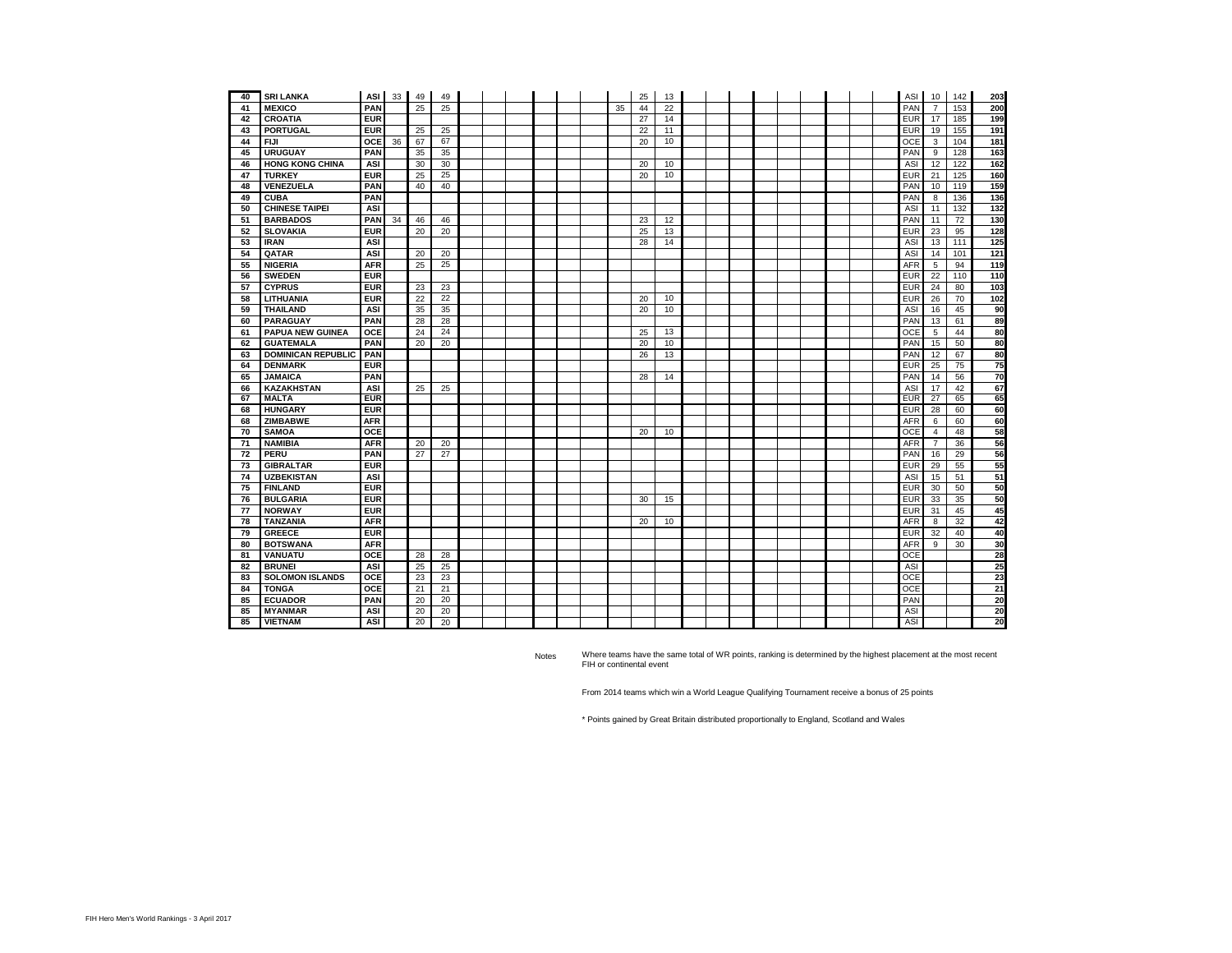

# *CONTINENTAL RANKINGS -- MEN*

*DECEMBER 2015*

**NOTE: The ranking points allocated to each country are to establish Continental Ranking ONLY. Separate points are then allocated to each country based upon the weightings fixed for each CF** 

# **AFRICAN HOCKEY FEDERATION (MEN)**

#### **ASIAN HOCKEY FEDERATION (MEN)**

|                   |            |      | 2015                         |      |            | 2013                         |     |                  |                   |            |               | 2014            |
|-------------------|------------|------|------------------------------|------|------------|------------------------------|-----|------------------|-------------------|------------|---------------|-----------------|
| <b>CF Ranking</b> | Country    |      | <b>Africa Cup of Nations</b> |      |            | <b>Africa Cup of Nations</b> |     | <b>Total Pts</b> | <b>CF Ranking</b> | Country    |               | <b>Asian Ga</b> |
|                   |            | Rank | <b>Pts</b>                   | 100% | Rank       | <b>Pts</b>                   | 50% |                  |                   |            | Rank          | <b>Pts</b>      |
|                   | <b>RSA</b> |      | 525                          | 525  |            | 525                          | 263 | 788              |                   | <b>IND</b> |               | 675             |
| ົ                 | EGY        | ◠    | 403                          | 403  | っ          | 403                          | 201 | 604              | $\sim$            | PAK*       | $\mathcal{L}$ | 630             |
| $\sim$<br>$\sim$  | <b>KEN</b> | 3    | 182                          | 182  | 3          | 182                          | 91  | 273              | 3                 | KOR*       | 3             | 585             |
| 4                 | <b>GHA</b> | 4    | 138                          | 138  | 4          | 138                          | 69  | 207              | 4                 | <b>MAS</b> | 4             | 540             |
| 5                 | <b>NGR</b> | 5    | 94                           | 94   | <b>DNP</b> |                              |     | 94               | 5                 | <b>JPN</b> | 5             | 495             |
| 6                 | ZIM        | 6    | 60                           | 60   | <b>DNP</b> |                              |     | 60               | 6                 | <b>CHN</b> | 6             | 450             |
|                   | <b>NAM</b> |      | 36                           | 36   | <b>DNP</b> |                              |     | 36               |                   | OMA        |               | 182             |
| 8                 | TAN        | 8    | 32                           | 32   | <b>DNP</b> |                              |     | 32               | 8                 | <b>BAN</b> | 8             | 162             |
| a                 | <b>BOT</b> | 9    | 30                           | 30   | <b>DNP</b> |                              |     | 30 <sup>1</sup>  | 9                 | SIN*       | 9             | 152             |

# **EUROPEAN HOCKEY FEDERATION (MEN)**

|                   |            |                | 2013                        |             |                        | 2013                        |     |                  |
|-------------------|------------|----------------|-----------------------------|-------------|------------------------|-----------------------------|-----|------------------|
| <b>CF Ranking</b> | Country    |                | <b>European Nations Cup</b> |             |                        | <b>European Nations Cup</b> |     | <b>Total Pts</b> |
|                   |            | Rank           | Pts                         | 100%        | Rank                   | <b>Pts</b>                  | 50% |                  |
| $\overline{1}$    | NED*       | $\overline{1}$ | 750                         | 750         | 3                      | 650                         | 325 | 1075             |
| $\overline{2}$    | GER*       | $\overline{2}$ | 700                         | 700         | $\overline{1}$         | 750                         | 375 | 1075             |
| 3                 | IRL*       | 3              | 650                         | 650         | 6                      | 500                         | 250 | 900              |
| $\overline{4}$    | ENG*       | $\overline{4}$ | 600                         | 600         | $\boldsymbol{\Lambda}$ | 600                         | 300 | 900              |
| 5                 | BEL*       | 5              | 550                         | 550         | $\overline{2}$         | 700                         | 350 | 900              |
| 6                 | ESP        | 6              | 500                         | 500         | 5                      | 550                         | 275 | 775              |
| $\overline{7}$    | <b>FRA</b> | $\overline{7}$ | 450                         | 450         | 10                     | 350                         | 175 | 625              |
| 8                 | POL        | 9              | 375                         | 375         | $\overline{7}$         | 450                         | 225 | 600              |
| 9                 | <b>RUS</b> | 8              | 400                         | 400         | 9                      | 375                         | 188 | 588              |
| 10                | <b>AUT</b> | 10             | 350                         | 350         | 11                     | 325                         | 163 | 513              |
| 11                | CZE        | 12             | 300                         | 300         | 8                      | 400                         | 200 | 500              |
| 12                | SCO        | 11             | 325                         | 325         | 14                     | 250                         | 125 | 450              |
| 13                | <b>AZE</b> | 13             | 275                         | 275         | 12                     | 300                         | 150 | 425              |
| 14                | <b>UKR</b> | 14             | 250                         | 250         | 13                     | 275                         | 138 | 388              |
| 15                | SUI        | 15             | 225                         | 225         | 17                     | 185                         | 93  | 318              |
| 16                | WAL        | 17             | 185                         | 185         | 15                     | 225                         | 113 | 298              |
| 17                | CRO        | 16             | 200                         | 200         | 18                     | 170                         | 85  | 285              |
| 18                | <b>ITA</b> | 19             | 155                         | 155         | 16                     | 200                         | 100 | 255              |
| 19                | <b>POR</b> | 18             | 170                         | 170         | 20                     | 140                         | 70  | 240              |
| 20                | <b>BLR</b> | 20             | 140                         | 140         | 19                     | 155                         | 78  | 218              |
| 21                | <b>TUR</b> | 21             | 125                         | 125         | 23                     | 95                          | 48  | 173              |
| 22                | SWE        | 22             | 110                         | 110         | 22                     | 110                         | 55  | 165              |
| 23                | <b>SVK</b> | 23             | 95                          | 95          | 24                     | 80                          | 40  | 135              |
| 24                | CYP        | 29             | 55                          | 55          | 27                     | 65                          | 33  | 88               |
| 25                | <b>DEN</b> | 24             | 80                          | 80          | <b>DNP</b>             |                             |     | 80               |
| 26                | LTU        | 25             | 75                          | 75          | <b>DNP</b>             |                             |     | 75               |
| 27                | <b>MLT</b> | 26             | 70                          | 70          | <b>DNP</b>             |                             |     | 70               |
| 28                | <b>HUN</b> | 27             | 65                          | 65          | <b>DNP</b>             |                             |     | 65               |
| 29                | GIB        | <b>DNP</b>     |                             | $\mathbf 0$ | 21                     | 125                         | 63  | 63               |
| 30                | <b>FIN</b> | 28             | 60                          | 60          | <b>DNP</b>             |                             |     | 60               |
| 31                | <b>NOR</b> | 30             | 50                          | 50          | <b>DNP</b>             |                             |     | 50               |
| 32                | GRE        | <b>DNP</b>     |                             | $\Omega$    | 25                     | 75                          | 38  | 38               |
| 33                | <b>BUL</b> | <b>DNP</b>     |                             | $\Omega$    | 26                     | 70                          | 35  | 35               |

\* Where points are equal for 4-year cycle, team with most recent best result at CF Championships is ranked higher.

\* Where points are equal for 4-year cycle, team with most recent best result at CF Championships is ranked higher.

|        |            |        | 2015                                                       |      |            | 2013                         |     |                  |                   |            |            | 2014               |      |                          | 2013             |     |                  |
|--------|------------|--------|------------------------------------------------------------|------|------------|------------------------------|-----|------------------|-------------------|------------|------------|--------------------|------|--------------------------|------------------|-----|------------------|
| ankinc | Country    |        | <b>Africa Cup of Nations</b>                               |      |            | <b>Africa Cup of Nations</b> |     | <b>Total Pts</b> | <b>CF Ranking</b> | Country    |            | <b>Asian Games</b> |      |                          | <b>Asian Cup</b> |     | <b>Total Pts</b> |
|        |            | Rank   | <b>Pts</b>                                                 | 100% | Rank       | <b>Pts</b>                   | 50% |                  |                   |            | Rank       | <b>Pts</b>         | 100% | Rank                     | Pts              | 50% |                  |
|        | <b>RSA</b> |        | 525                                                        | 525  |            | 525                          | 263 | 788              |                   | <b>IND</b> |            | 675                | 675  | $\overline{\phantom{0}}$ | 630              | 315 | 990              |
|        | EGY        | $\sim$ | 403                                                        | 403  | $\Omega$   | 403                          | 201 | 604              | $\sim$            | PAK*       |            | 630                | 630  | 3                        | 585              | 293 | 923              |
|        | <b>KEN</b> | 3      | 182                                                        | 182  | 3          | 182                          | 91  | 273              | 3                 | KOR*       |            | 585                | 585  |                          | 675              | 338 | 923              |
|        | GHA        |        | 138                                                        | 138  |            | 138                          | 69  | 207              |                   | <b>MAS</b> |            | 540                | 540  |                          | 540              | 270 | 810              |
|        | <b>NGR</b> | 5      | 94                                                         | 94   | <b>DNP</b> |                              |     | 94               | h                 | <b>JPN</b> |            | 495                | 495  |                          | 495              | 248 | 743              |
| $\sim$ | ZIM        | ĥ      | 60                                                         | 60   | <b>DNP</b> |                              |     | 60               | ĥ                 | CHN        | ĥ          | 450                | 450  | <b>DNP</b>               |                  |     | 450              |
|        | <b>NAM</b> |        | 36                                                         | 36   | <b>DNP</b> |                              |     | 36               |                   | <b>OMA</b> |            | 182                | 182  |                          | 450              | 225 | 407              |
|        | <b>TAN</b> | R      | 32                                                         | 32   | <b>DNP</b> |                              |     | 32               | 8                 | <b>BAN</b> |            | 162                | 162  |                          | 182              | 91  | 253              |
|        | <b>BOT</b> | q      | 30                                                         | 30   | <b>DNP</b> |                              |     | 30               | a                 | SIN*       | $\Omega$   | 152                | 152  | 11                       | 132              | 66  | 218              |
|        |            |        |                                                            |      |            |                              |     |                  | 10                | SRI*       | 10         | 142                | 142  |                          | 152              | 76  | 218              |
|        |            |        | EUROPEAN HOCKEY FEDERATION (MEN)                           |      |            |                              |     |                  | 11                | TPE        | 12         | 122                | 122  |                          | 162              | 81  | 203              |
|        |            |        |                                                            |      |            |                              |     |                  | 12                | <b>HKG</b> | 14         | 101                | 101  | 12                       | 122              | 61  | 162              |
|        |            |        | 2013                                                       |      |            | 2013                         |     |                  | 13                | <b>IRI</b> | 11         | 132                | 132  | <b>DNP</b>               |                  |     | 132              |
| anking | Country    |        | <b>European Nations Cup</b><br><b>European Nations Cup</b> |      |            |                              |     | <b>Total Pts</b> | 14                | QAT        | 13         | 111                | 111  | <b>DNP</b>               |                  |     | 111              |
|        |            | Rank   | <b>Pts</b>                                                 | 100% | Rank       | <b>Pts</b>                   | 50% |                  | 15                | <b>UZB</b> | <b>DNP</b> |                    |      | 10                       | 142              | 71  | 71               |
|        | NED*       |        | 750                                                        | 750  | 3          | 325<br>650                   |     |                  | 16                | <b>THA</b> | <b>DNP</b> |                    |      | 13                       | 111              | 56  | 56               |
|        | GER*       | $\sim$ | 700<br>700<br>750                                          |      |            |                              |     | 1075             | 17                | KAZ        | <b>DNP</b> |                    |      | 14                       | 101              | 51  | 51               |

# **OCEANIA HOCKEY FEDERATION (MEN)**

| <b>POL</b> |    | 375 | 375 |          | 45 <sub>C</sub> | 225      | 600 |                   |            |            | 2015             |      |            | 2013        |       |                  |
|------------|----|-----|-----|----------|-----------------|----------|-----|-------------------|------------|------------|------------------|------|------------|-------------|-------|------------------|
| <b>RUS</b> |    | 400 | 400 |          | 375             | 188      | 588 | <b>CF Ranking</b> | Country    |            | Oceania Cup      |      |            | Oceania Cup |       | <b>Total Pts</b> |
| AUT        | 10 | 350 | 350 |          | 325             | 163      | 513 |                   |            | Rank       | Pts <sup>1</sup> | 100% | Rank       | <b>Pts</b>  | 50%   |                  |
| CZE        | 12 | 300 | 300 |          | 400             | 200      | 500 |                   | <b>AUS</b> |            | 750              | 750  |            | 750<br>ات ا | 375   | 1125             |
| SCO        |    | 325 | 325 |          | 250             | 125      | 450 |                   | <b>NZL</b> |            | 630              | 630  |            | 630         | 315.0 | 945              |
| AZE        | 13 | 275 | 275 | $\Delta$ | 300             | 150      | 425 |                   | دا⊃        |            | 104              | 104  | <b>DNP</b> |             |       | 104              |
| <b>UKR</b> | 14 | 250 | 250 | $\sim$   | 275             | 138      | 388 |                   | SAM        |            | 48               | AC   |            | 45          | 24    | 72               |
| SUI        | 15 | 225 | 225 |          | 185             | റാ<br>ະວ | 318 |                   | <b>PNG</b> | <b>DNP</b> |                  |      |            | 104         | 52    | 52               |

# **PAN AMERICAN HOCKEY FEDERATION (MEN)**

| $\cdot$ | .          | $\cdot$                                                                                                        | $\sim$ | $\sim$   | $\cdot$ $\sim$ | --- | $\cdot$ | $-0o$ |                   |            |            |                           |      |                |                  |     |                  |
|---------|------------|----------------------------------------------------------------------------------------------------------------|--------|----------|----------------|-----|---------|-------|-------------------|------------|------------|---------------------------|------|----------------|------------------|-----|------------------|
| 19      | <b>POR</b> | 18                                                                                                             | 170    | 170      | 20             | 140 | 70      | 240   |                   |            |            | 2015                      |      |                | 2013             |     |                  |
| 20      | <b>BLR</b> | 20                                                                                                             | 140    | 140      | 19             | 155 | 78      | 218   | <b>CF Ranking</b> | Country    |            | <b>Pan American Games</b> |      |                | Pan American Cup |     | <b>Total Pts</b> |
| 21      | <b>TUR</b> | 21                                                                                                             | 125    | 125      | 23             | 95  | 48      | 173   |                   |            | Rank       | <b>Pts</b>                | 100% | Rank           | <b>Pts</b>       | 50% |                  |
| 22      | SWE        | 22                                                                                                             | 110    | 110      | 22             | 110 | 55      | 165   |                   | ARG        |            | 750                       | 750  |                | 750              | 375 | 1125             |
| 23      | <b>SVK</b> | 23                                                                                                             | 95     | 95       | 24             | 80  | 40      | 135   | 2                 | CAN        | 2          | 550                       | 550  | $\overline{2}$ | 550              | 275 | 824              |
| 24      | <b>CYP</b> | 29                                                                                                             | 55     | 55       | 27             | 65  | 33      | 88    | 3                 | CHI        | 3          | 221                       | 221  |                | 187              | 94  | 315              |
| 25      | <b>DEN</b> | 24                                                                                                             | 80     | 80       | <b>DNP</b>     |     |         | 80    |                   | <b>USA</b> | 5          | 187                       | 187  |                | 204              | 102 | 289              |
| 26      | LTU        | 25                                                                                                             | 75     | 75       | <b>DNP</b>     |     |         | 75    | $\mathbf{b}$      | <b>BRA</b> |            | 204                       | 204  |                | 153              | 77  | 281              |
| 27      | <b>MLT</b> | 26                                                                                                             | 70     | 70       | <b>DNP</b>     |     |         | 70    | 6                 | <b>TTO</b> |            | 153                       | 153  | 3              | 221              | 111 | 264              |
| 28      | <b>HUN</b> | 27                                                                                                             | 65     | 65       | <b>DNP</b>     |     |         | 65    |                   | <b>MEX</b> | 6          | 170                       | 170  | 6              | 170              | 85  | 255              |
| 29      | GIB        | <b>DNP</b>                                                                                                     |        | $\Omega$ | 21             | 125 | 63      | 63    | 8                 | <b>CUB</b> | 8          | 136                       | 136  | <b>DNP</b>     |                  |     | 136              |
| 30      | <b>FIN</b> | 28                                                                                                             | 60     | 60       | <b>DNP</b>     |     |         | 60    | 9                 | URU        | 12         | 67                        | 67   | $\mathbf{R}$   | 136              | 68  | 135              |
| 31      | <b>NOR</b> | 30                                                                                                             | 50     | 50       | <b>DNP</b>     |     |         | 50    | 10                | <b>VEN</b> | 9          | 128                       | 128  | <b>DNP</b>     |                  |     | 128              |
| 32      | GRE        | <b>DNP</b>                                                                                                     |        | $\Omega$ | 25             | 75  | 38      | 38    | 11                | <b>BAR</b> | 10         | 119                       | 119  | <b>DNP</b>     |                  |     | 119              |
| 33      | <b>BUL</b> | <b>DNP</b>                                                                                                     |        | $\Omega$ | 26             | 70  | 35      | 35    | 12                | <b>DOM</b> | 11         | 72                        | 72   | <b>DNP</b>     |                  |     | 72               |
|         |            |                                                                                                                |        |          |                |     |         |       | 13                | PAR        | <b>DNP</b> |                           |      | q              | 128              | 64  | 64               |
|         |            |                                                                                                                |        |          |                |     |         |       | 14                | <b>JAM</b> | 13         | 61                        | 61   | <b>DNP</b>     |                  |     | 61               |
|         |            | ere points are equal for 4-year cycle, team with most recent best result at CF Championships is ranked higher. |        |          |                |     |         |       | 15                | <b>GUA</b> | 14         | 56                        | 56   | <b>DNP</b>     |                  |     | 56               |
|         |            |                                                                                                                |        |          |                |     |         |       | 16                | PER        | 15         | 50                        | 50   | <b>DNP</b>     |                  |     | 50               |